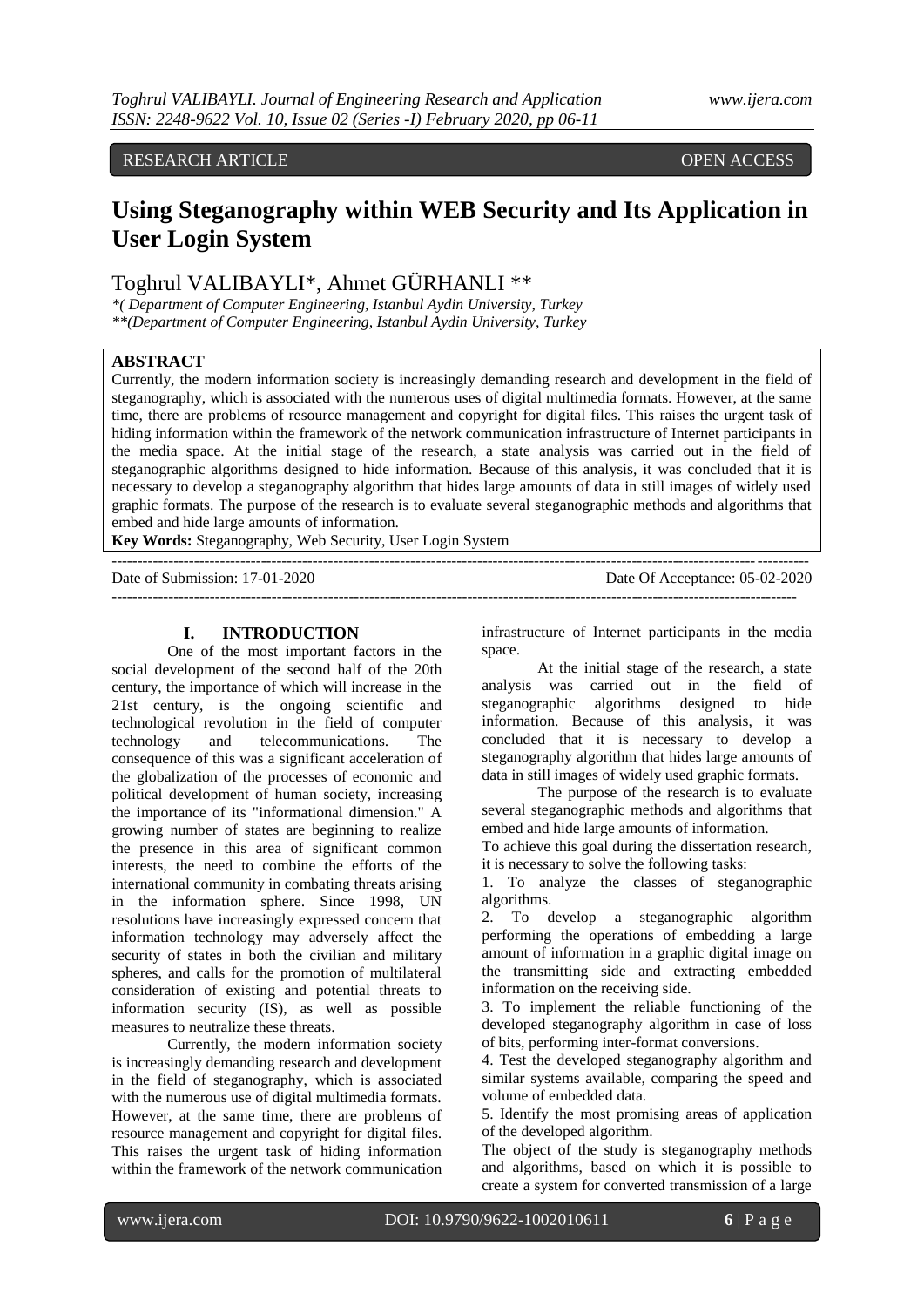amount of data in the absence of embedded visualization artifacts.

The solution of these problems was carried out using methods of the theory of information security, probability theory and cryptography, steganography, steganography algorithms and file conversion.

#### **II. WHAT IS STEGANOGRAPHY?**

Steganography is the art of concealing hidden information in a visible environment. Steganography is literally a method of hiding information in Greek, which is derived from stegoconfidential and grahy-writing meanings, which is covered writing (Petitcolas, Anderson, & Kuhn 1999:1062). The distinctive feature of steganography from cryptography is that although confidential information is considered, it is not noticeable. Because letter cryptography or systematic arrangement of numbers in cryptography can be, remarkable and major crypto-analysis can be applied for solution (Mandal & Das 2012:17). Information security is directly proportional to how well the data to be sent is hidden. In this case, the information to be sent in the steganography cannot be noticed by anyone else, if he knows which channel and how to send it to the other party.

In the data storage procedure of the steganography system in Figure 1 below, the secret information is stored in the information carrier (voice, video, text files, IP packets, etc.) with the data-embedding algorithm. The data medium to be stored may vary according to confidential information. Only the sender and receiver should also know the data-embedding key (stagey). Coding can also be used to protect information privacy.

**Figure 1**. Data embedding procedure in



Source: https://peerj.com/articles/cs-7/, 19.01.2020

Stego, the cover data, is made more reliable with the help of the key that the receiver also has and if encryption is applied, it is encrypted. The environment can also be listened to by the active or passive guards (spies in the communication channel, spying in the non-communication channel) on the cover channel. Confidential information is obtained by data extraction (Petitcolas, Anderson, & Kuhn 1999:1063).

According to studies, the first steganography technique dates back to Ancient Greece. Steganography methods perhaps wanted to inform Sparta that Dermetaus Xerxes was pending for the occupation during the war between Sparta and Xerxes (440 BC). He wrote the confidential information he wanted to send on the board and covered it with wax. The guards were not suspected of this situation and Dermetaus successfully performed the steganographic procedure. In addition, there were many people who carried out this process in Greek history. In the researches, data covered with a lot of wax was found. Another old example dating back to BC is the slave's hair scrapped and the slave is kept on the scalp until the hair grows, and the information is sent to the place where it has to deliver the information. The slave's hair cut on the opposite side caused the information to convey confidential information without any attention. (Chen, 2005:59)

The Germans also used steganography techniques in the First and Second World Wars. One of these is Morse codes. Morse codes provided information to be sent using short and long signs and the corresponding sound or lights. It was used in 1837 after it was discovered by Samuel Morse. In addition, using invisible ink at that time are some of the steganography methods. (Chapman, Davida & Rennhard 2001:156)

Today, information privacy is in a more important place with the inclusion of the internet in our lives. The fact that the internet is in our home and even wherever we are, everything we share by social media actually gives clues about our safety. Information on any innocent pictures or advertisements that we notice on our websites is hidden. The files that appear harmless in the communications we make over the internet (audio, video, text, picture, etc.) are suitable patterns for steganography. It is located in the areas where communication steganography performed in wired or wireless environment in a local network will be used. Steganalysis methods are recommended, especially if the size of the carrier and data to be embedded is known. If the carrier data is fixed in the computer environment and it still has confidential information, it will also be exposed to more attacks and risk. In the researches conducted after the September 11 attack, it was revealed that terrorists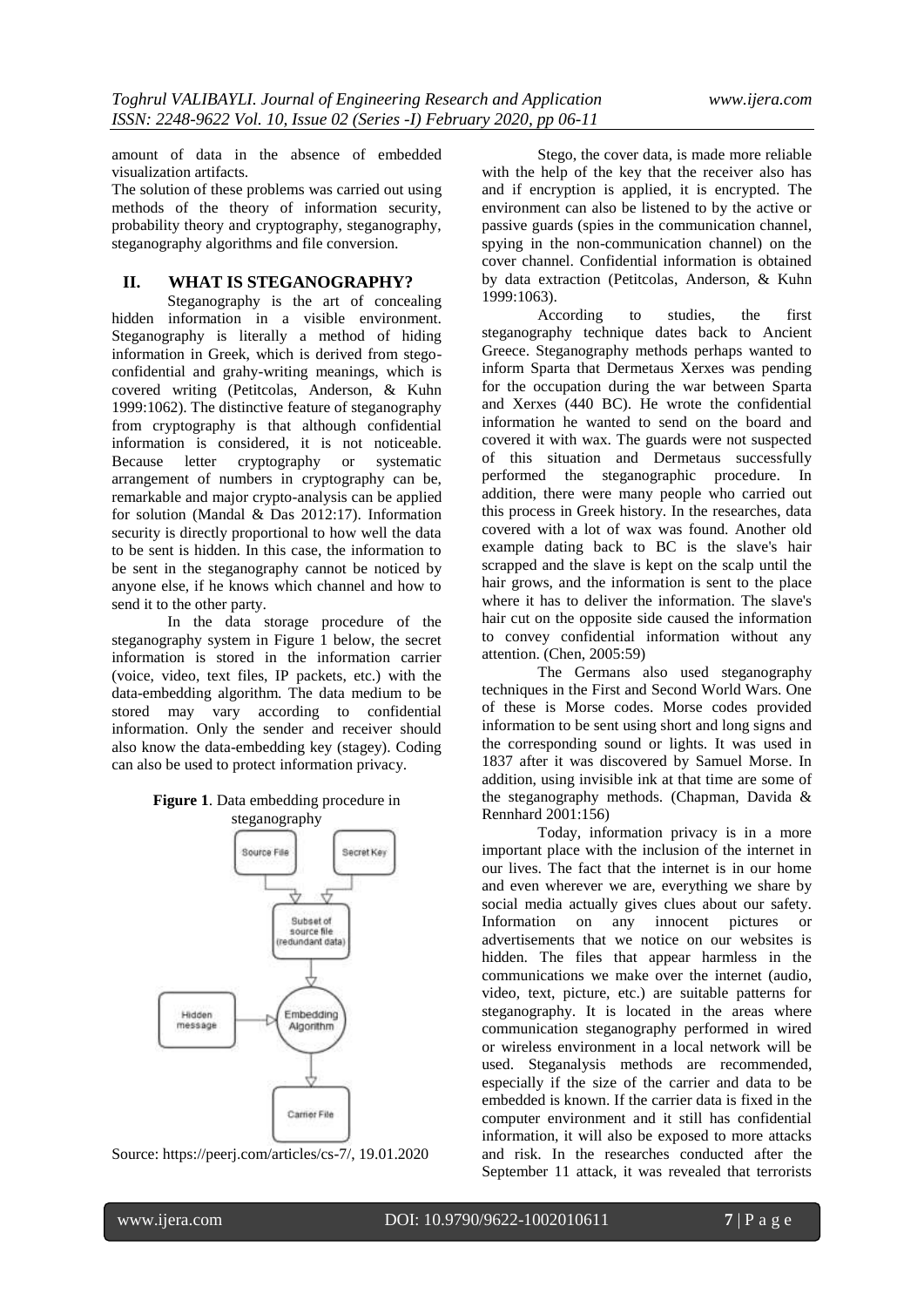communicate with each other using steganographic methods. (Garg, 2011:130)

#### **III. TYPES OF STEGANOGRAPHY ALGORITHMS**

Making the concept of steganography first by storing written texts in printed publications has opened new fields of study on digital data. The simplest method of storing in text is to hide the data to be stored by hiding the first letter of each word in the text. After the Theater All Clients Keep A Tab Down At Wesleys Nook (ATTACKATDAWN), the message to be hidden is indicated as such. Text hiding methods in many similar texts have been used in communication for centuries. (Por et all., 2008:78)

If there is data to be stored on image files, basically the idea of storing it in the description field of the file comes to mind. The limited size of description field may prevent this. Areas that are not used on image files are used to hide data. This method, which is known and uncovered by most tools, is very easy to recognize and solve. Many methods are used to hide information on image data. Spatial (Image Domain) and Frequency (Transform Domain) techniques are among the methods used to embed the data in images. (Douglas, Mandy, et al, 2017:5)

The most important feature of this method is that data is embedded directly into the image file. The part that represents the pixel values during this process is the data stack values that hide the information. LSB (Least Significant Bit Insertion) method is an example of spatial domain technique (Albahar, 2017:55). In the Frequency Domain method, data storage is performed over the percentages of change on the outside. An example of this is data storage methods for image files saved in JPG format. Information embedding is done over DCT (Global Discrete Cosine) coefficient. Other common methods are; LSB (Least Significant Bit Insertion), JPEG Algorithm (DCT), BPCS (Bit-Plane Complexity Segmentation) Method, Masking and Filtering.

#### LSB

In LSB method, the process is performed by placing the bits of the data to be hidden in order, instead of the lowest bit of each byte of the segments of the data to be used for data storage. The resulting new stego data is packaged imperceptibly. As it is a practical method, it has high awareness and high security weakness. [44] It is easy to reach the information in the new data created when steganalysis is performed.

For example, the red color RGB equivalent is FF-01-01. It is 11111111-00000001-00000001 for Red: FF (hex), Green: 01 (hex), Blue: 01 (hex) and

binary number system. Here, a new data stack is obtained with the data hidden in its most meaningless bits (111111111-000000011-000000011). It is not possible to make this digital added data directly understood by the user. When the same operation is performed on each color data, numbers with a different letter equivalent are obtained. An image data of 1024x768 size contains 819200 pixels. With this method, when a 3-bit data is hidden, the new pixel value is 2457600, which indicates that the remaining data area for the data to be hidden is quite high.

It is seen that the rate of change in the data increased to 50% with the change made to the last bits. In this way, the last two bits can be added instead of adding to the last bits. Thus, the amount of data to be stored doubles. With a 24-bit image, this data can be stored unnoticed successfully. This situation shows us that LSB will be more successful to apply on the high grayscale of 24 and 8 bit image files. The disadvantage here is that the image data takes up a large area and makes sharing distribution difficult.

#### DCT

In DCT JPEG Algorithm, the data is transported with little loss on the quality of high quality image files. Here, primarily RGB data is converted to luminance chrominance data. Filters can be applied in the form of brightness and interference of image data.

# $(1)$

The new pixels obtained are transformed into blocks, subjected to DCT processing and coefficients are obtained. The file is created by adding a title to the data reaching high frequencies. The values used in embedding the data are DCT multipliers. The fact that the values used are a coefficient complicates the corruption in the file. Due to the nature of the JPEG files, the data to be hidden should not be of a high size. Because the increase in the size of the data to be hidden may cause distortions due to the corruption on the carrier file due to the coefficients. Considering the general DCT equation, the coefficient values are calculated with a simple 2D (m image from n) seen above.

#### BPCS

It is one of the newest methods among steganography methods. When evaluated in terms of architecture, it can be accepted within the spatial domain technique (Chawla, Kumar, 2017:85). The main difference and advantage is data hiding mass capacity. While the bulk storage capacity in stego data is 10% -17% in conventional classical methods, this area goes up to 40-60% in BPCS method. When the development stages are examined, it is seen that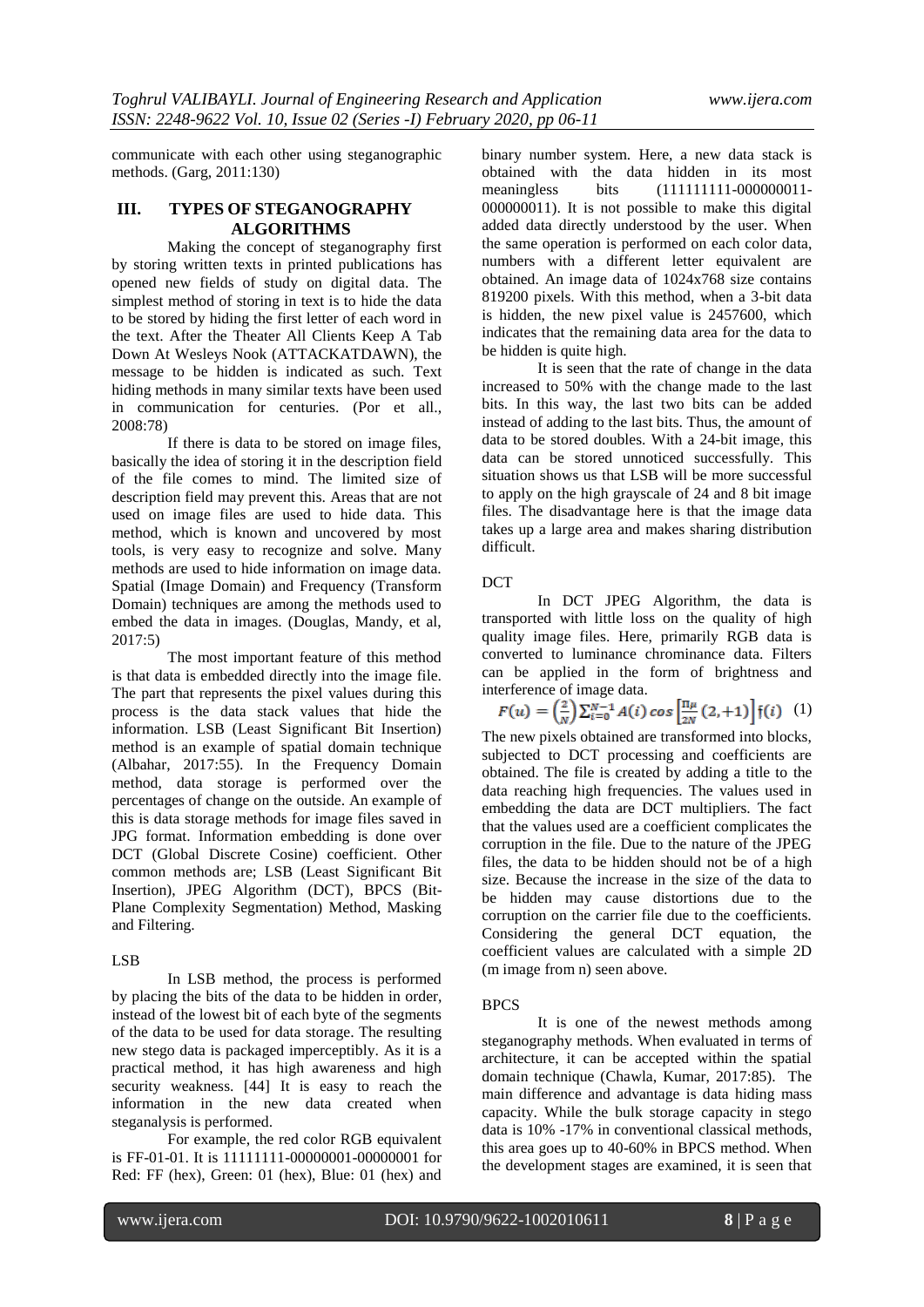it is ideal for 24-bit BMP format. It is also implemented on 8 bit GIF format.



Source: Lopez-Hernandez, 2017, 3

Basically, first stage file is analyzed by BPCS algorithm. During analysis, the bits that can be used to hide data are detected. The purpose of this determination is how much image data has shape information. Thus, the image is turned into a monochrome image after analysis. For example, let's say image information with n bits. Here, an image is created with the first bits of each pixel and another image data is created using the second bits. (Lopez-Hernandez, 2017:5)

#### **IV. EXPERIMENTAL SETUP**

Standard login systems use the username and password to check the database and access the system. To make this system more secure, an Django / Python login system has been developed. In order to access this logon using Steganography, in addition to username and password, a file (image) to be generated using advanced algorithms must also be downloaded. The image can be encrypted either during registration or manually. During encryption, we get the hash version using the user-defined password sha256 algorithm and encode the image using one of the steganography algorithms (LSB, DCT, BPCS), extracting the first 30 characters of the hash we receive. The system generates a password hidden inside the image (Figure 3).

**Figure 3.** Encoded Images



To access the system, the username and the password that was previously added to the database should be entered, and the image that was previously encrypted should be uploaded. (Figure 4).

**Figure 4.** User Login System

| admin                       |  |
|-----------------------------|--|
| <b>Service</b>              |  |
| Choose File   lsb_admin.png |  |
| 158                         |  |
| Submit                      |  |

In this case, the image is first decoded by the selected algorithm, and the presence or absence of hidden information is checked. Access to the system is not allowed if the data is empty and the image is not encoded. If information is obtained after decoding, this is saved in a single change. The user-entered password is again retrieved by the sha256 algorithm and stored in another variable, in addition to the first 30 characters, the hashing is added to another variable. In the next process, the encrypted data from the image is met with the 30 character part that the user enters and assigns. If the data is the same, it is then accessed in the database, the user is searched, and if there is such a username, the hash form of the user's input and the hash version available in the database are met. Access is allowed if it is equal. Access to the system is not allowed if the user is not found or the password is not equal.

The main purpose of using steganography here is to prevent brute force attacks and minimize database queries. SQL also significantly reduces the risk of injection due to the fact that the password attached to the picture is verified.

For each of the three algorithms used in the system, speed and PSNR value measurement tests were applied. The time values of PSNR with the python data library were obtained by comparing the image with pre- and post-encoding with the numpy library.

#### **V. EXPERIMENTAL RESULTS**

As a result, the developed algorithms were evaluated for speed and PSNR values. Speed covers from the moment one clicks on the login button to the successful processing of the login steps. By the time values, DCT is the most successful algorithm and it completes the whole process in 0.346306 seconds. The LSB completed the process in more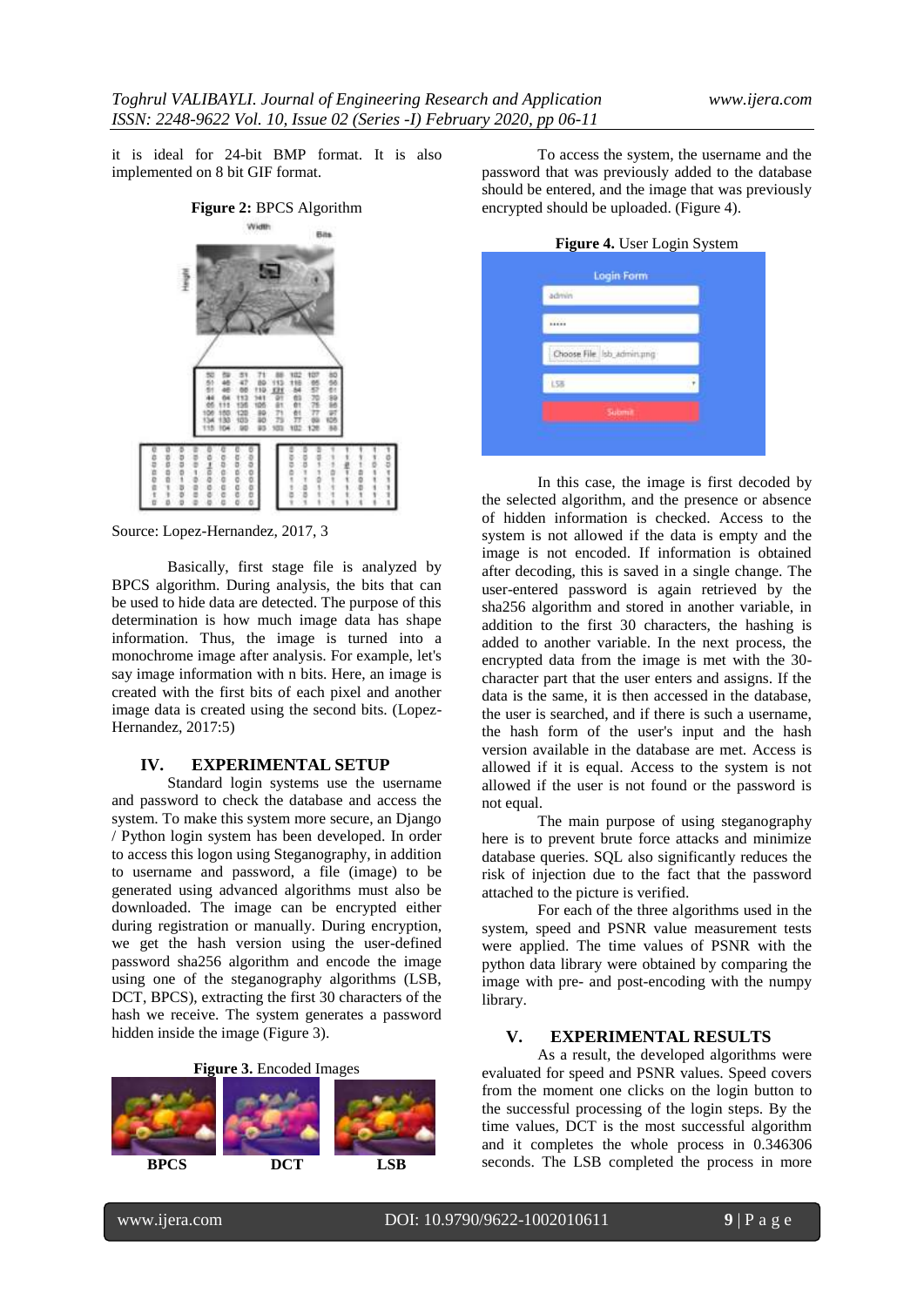than 1 second and BPCS takes for more than 50 seconds (Chart 1).

**Chart 1:** Steganography algorithms time comparison



One of the main issues in this application is to maintain the originality of the picture so that third parties cannot easily discover the steganography aims. The value of the image originality is measured by the Peak signal-to-noise ratio - PSNR. The higher the value of PSNR, the higher the quality. (Mehra, 2016:172) (Chart 2)





DCT: The picture is clearly deformed and the PSNR value is the lowest with 32.

BPCS: PSNR value is much lower than LSB; the deformation in the picture is not easily discoverable when compared with DCT.

LSB: PSNR comes out very high with a value of 67, and the picture deformation is very hard to discover by human eye.

#### **VI. CONCLUSION**

Speed is one of the key factors when logging in and DCT is the fastest algorithm that completes the whole process in 0.346306 seconds. However, this algorithm produces more deformed pictures and makes a noticeable difference, which is not good for security concerns. The BPCS algorithm produces acceptable pictures but works very slowly and is not compatible with this system. The LSB algorithm is the most suitable one to maintain image

quality with the highest PSNR value of 67. Even if it runs slightly slower than DCT, LSB method can be regarded as the optimal choice among the three algorithms.

#### **REFERENCES**

- [1] Albahar, Marwan Ali, Et Al. (2017)"A Novel Method For Bluetooth Pairing Using Steganography." International Journal On Information Technologies And Security 9.1 : 53-66
- [2] Anley, C., (2002) "Advanced SQL Injection In SQL Server Applications", Next Generation Security Software Publication, Surrey, 2002
- [3] Chawla, Rashmeet Kaur, and Sunil Kumar Muttoo.(2017) "Steganography using Bit Plane Complexity Segmentation and Artificial Neural Network." International Journal 8.5.
- [4] Chapman, M. Davida, G. I. and Rennhard, M. (2001) "A Practical and Effective Approach to Large-Scale Automated Linguistic Steganography", Proceedings of the 4th International Conference on Information Security, pp. 156–165.
- [5] Chen, K. (2005) 'Information Hiding, Digital<br>Watermarking and Steganography', and Steganography', Encyclopedia of Multimedia Technology and Networking, p. 8. doi: 10.4018/978-1 59140- 561-0.ch055
- [6] Douglas, Mandy, et al. (2017) "An overview of steganography techniques applied to the protection of biometric data." Multimedia Tools and Applications: 1-41.
- [7] Lopez-Hernandez, J., MartinezNoriega, R., Nakano-Miyatake, M., & Yamaguchi, K. (2008). Detection of BPCS steganography using SMWCF steganalysis and SVM. In Information Theory and Its Applications, 2008. ISITA 2008. International Symposium on (pp. 1-5). IEEE
- [8] Mandal, J. K., &Das, D. (2012). Colour Image Steganography Based on Pixel Value Differencing in Spatial Domain. IERI Procedia, 2(4), 17-24.https://doi.org/10.5121/ijist.2012.2408
- [9] Mehra R.P., (2016). Estimation of the Image Quality under Different Distortions. International Journal Of Engineering And Computer Science ISSN: 2319-7242 Volume 5 Issues 7 July 2016, Page No. 17291-17296
- [10] Petitcolas, F. A. P., Anderson, R. J. and Kuhn, M. G. (1999) "Information hiding- a survey", Proceedings of the IEEE, 87(7), pp. 1062– 1078. doi: 10.1109/5.771065.
- [11] Por, Lip Yee; Delina, B. (2008) Information hiding: A new approach in text steganography. In: WSEAS International Conference. Proceedings. Mathematics and Computers in